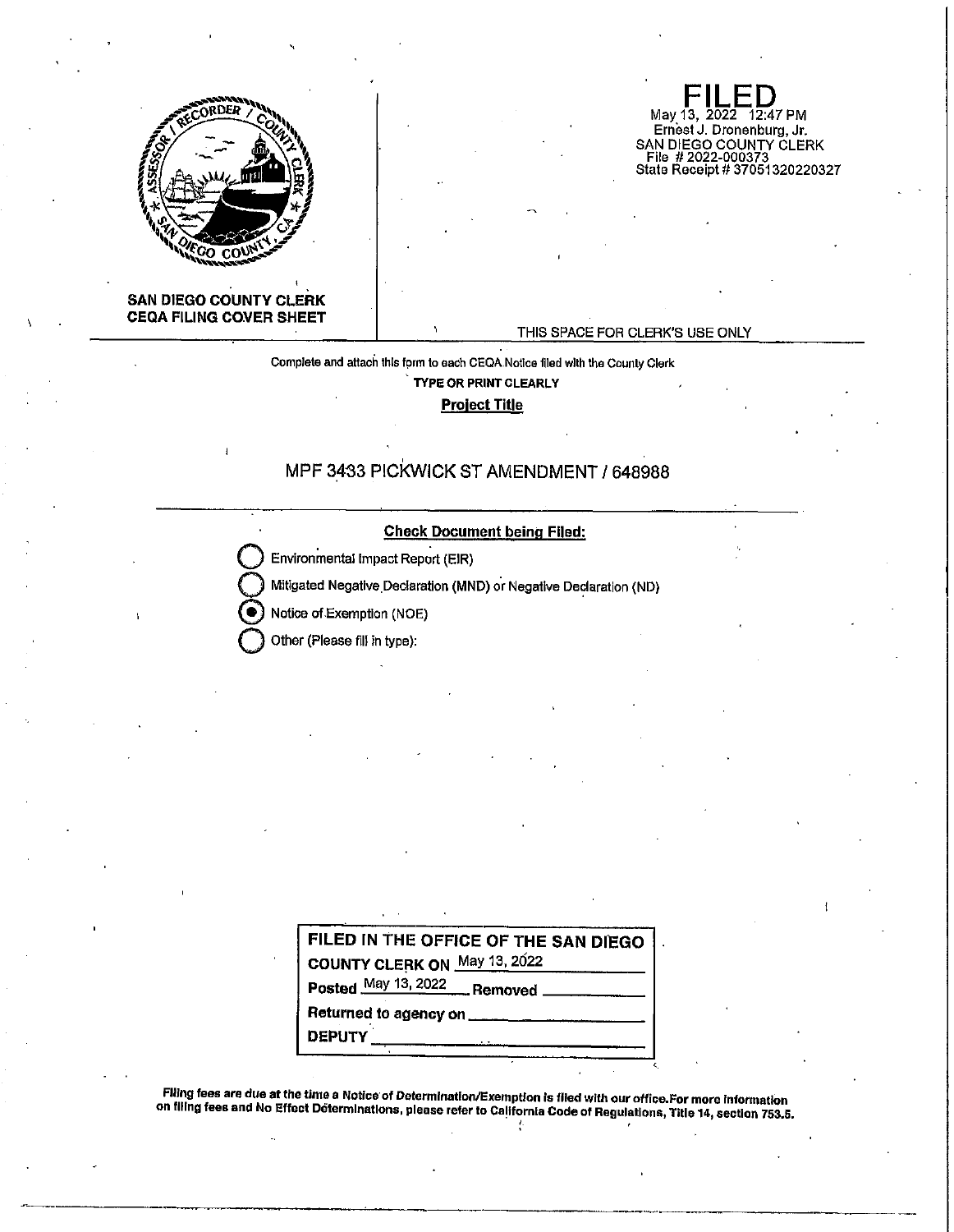## **NOTICE OF EXEMPTION**

### (Check one or both)

**TO:**  $\boxtimes$  Recorder/County Clerk P.O. Box 1750, MS A-33 1600 Pacific Hwy, Room 260 San Diego, CA 92101-2400

**From:** City of San Diego Development Services Department 1222 First Avenue, MS 501 San Diego, CA 92101

□ Office of Planning and Research 1400 Tenth Street, Room 121 Sacramento, CA 95814

**Project Name/Number:** MPF 3433 Pickwick St Amendment/ 648988

**SCH No.:** Not Applicable

**Project Location-Specific:** 3433 Pickwick Street, San Diego, California 92102

**Project Location-City/County:** San Diego/San Diego

**Descriptlon°ofnature and purpose of the Project:** A CONDITIONAL USE PERMIT (CUP)to amend CUP No. 2063998 for a 1,920-square-foot expansion to the existing 3,500-square-foot Marijuana Production Facility (MPF). Tenant improvements to reconfigure the interior space Is also proposed. In addition, various site improvements would also be constructed that include hardscape (reconfigure parking and driveways) and landscape. The 0.17 acre project site is located at 3433 Pickwick Street. The project site Is designated Industrial and zoned IL-2-1 per the Southeastern San Diego Community Plan area. The project site is also within the Airport FAA Part 77 Noticing Area (San Diego International Airport - Lindberg Field), Airport Influence Area (San Diego International Revlew,Area 1), and Airport Land Use Compatibility Overlay Zone - Noise - 65-70 CNEL (LEGAL DESCRIPTION: Block 2, Subdivision: Orange Park, Map No.1410, Lots 13, 14, &15.)

**Name of Public Agency Approving Project:** City of San Diego

**Name of Person or Agency Carrying Out Project:** Michael Norby, 3960 W. Point Loma Boulevard, San Diego, California 92110, (619) 255-37.00

**Exempt Status:** (CHECK ONE)

- D Ministerial (Sec. 21080(b)(1); 15268)
- Declared Emergency (Sec. 21080(b)(3); 15269(a))
- D Emergency Project (Sec. 21080(b)(4); 15269 (b)(c))
- D Categorical Exemption: 15301 (Existing Facilities)
- $\square$  Statutory Exemptions:
- D Other:

**Reasons why project is exempt:** The City of San Diego determined that the project would qualify to be categorically exempt from CEQA pursuant to 15301 (Existing Facilities) which allows for the operation, repair, maintenance, permitting, leasing, licensing, or minor alteration of existing public or private structures, facilities, mechanical equipment, or topographical features, Involving negligible or no expansion of existing or former use. Furthermore, the exceptions listed in CEQA Section 15300.2 would not apply In that no cumulative Impacts were identified; no significant effect on the environmental were identified; the project is not adjacent to a scenic highway; nor is the project Identified on a list of hazardous waste sites pursuant to Section 65962.5 of the Government Code.

Revised May 2018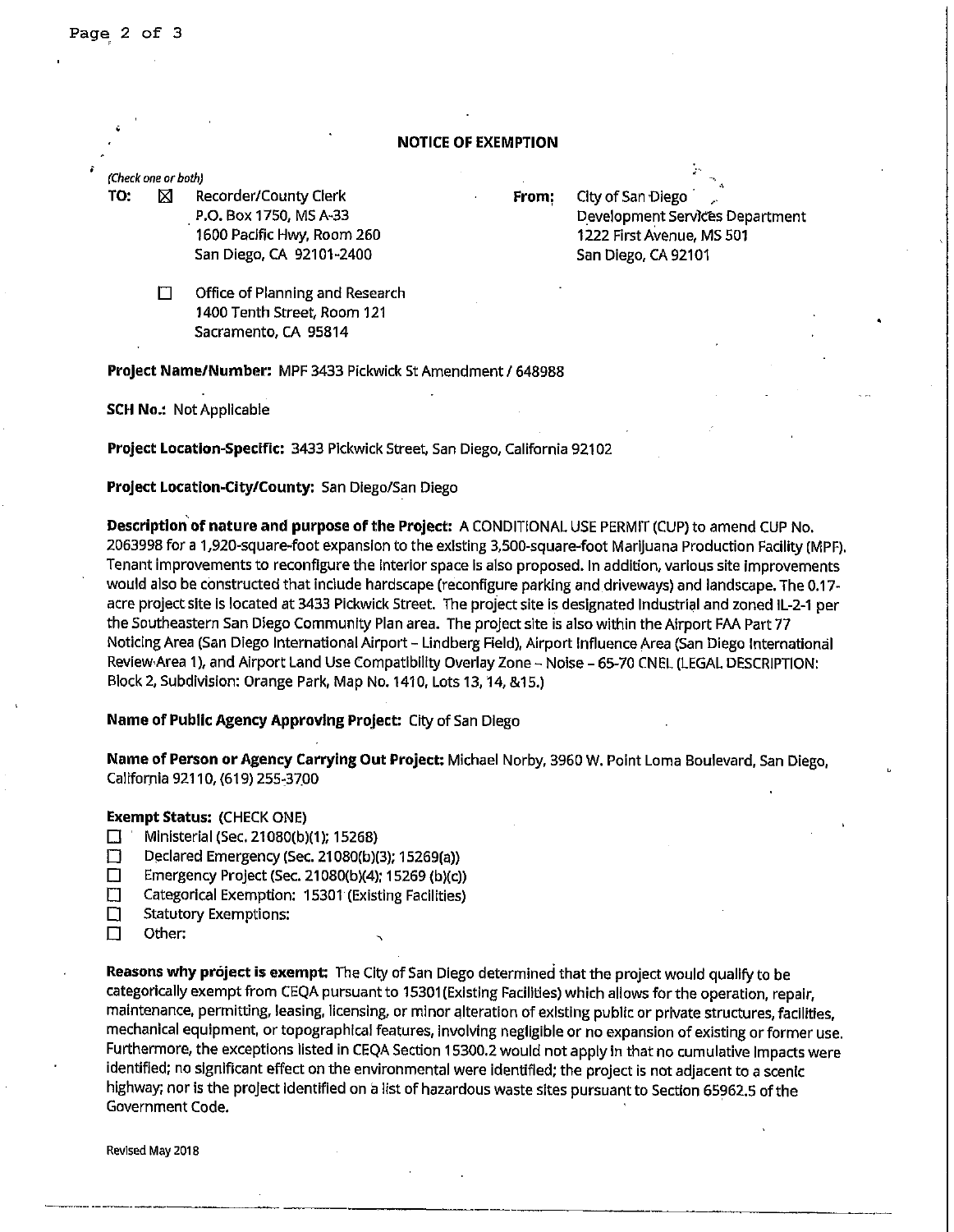'

**Lead Agency Contact Person:** M. Dresser **Telephone:** (619) 446•5404

## **If filed by applicant:**

- 1. Attach certified document of exemption finding.
- 2. Has a notice of exemption been filed by the public agency approving the project?  $\Box$  Yes  $\Box$  No

It Is hereby certified that the City of San Diego has determined the above activity to be exempt from CEQA

 $\sum_{n=1}^{\infty} \sum_{n=1}^{n}$ Signature/Title Senior Planner March 23. 2021

Date

**Check One:**  /81 Signed By Lead Agency  $\square$  Signed by Applicant

Date Received for FIiing with County Clerk or OPR: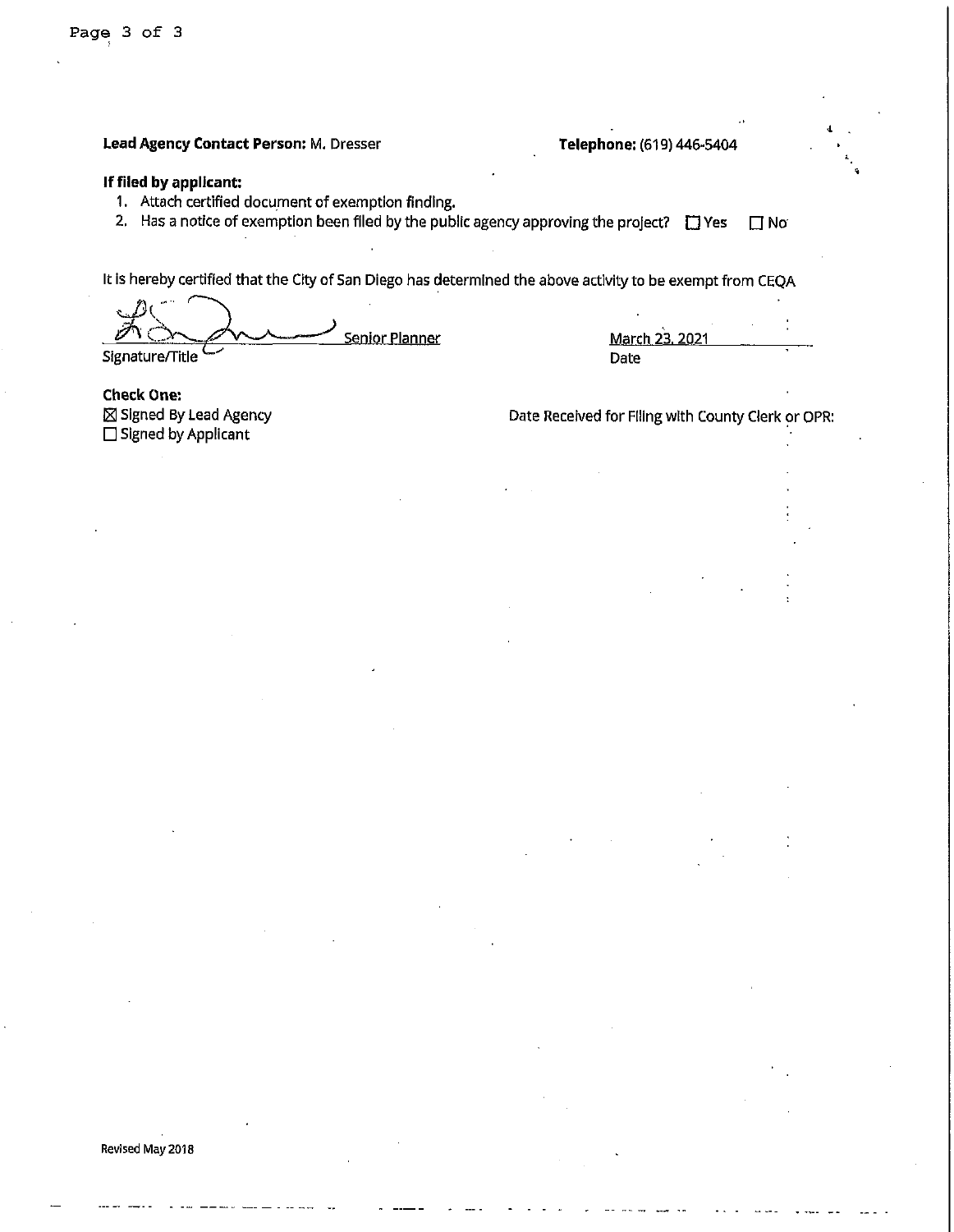| $\mathbf{r}$                                                                                                                                                                                            | San Diego County                          |                                    |                                                                                         |  |  |
|---------------------------------------------------------------------------------------------------------------------------------------------------------------------------------------------------------|-------------------------------------------|------------------------------------|-----------------------------------------------------------------------------------------|--|--|
|                                                                                                                                                                                                         | Transaction #:<br>Receipt #:              | 6475927<br>2022229142              |                                                                                         |  |  |
| Ernest J. Dronenburg, Jr.<br>Assessor/Recorder/County Clerk<br>1600 Pacific Highway Suite 260<br>P.O. Box 121750, San Diego, CA 92112-1750<br>Tel. (619) 237-0502  Fax (619) 557-4155<br>www.sdarcc.com | <b>Cashier Date:</b><br>Cashier Location: | 05/13/2022<br><b>SD</b>            | 05/13/2022 12:48 pm<br>Print Date:                                                      |  |  |
|                                                                                                                                                                                                         |                                           |                                    | <b>Payment Summary</b>                                                                  |  |  |
|                                                                                                                                                                                                         |                                           |                                    | \$50.00<br><b>Total Fees:</b><br>\$50.00<br><b>Total Payments</b><br>Balance:<br>\$0.00 |  |  |
|                                                                                                                                                                                                         |                                           |                                    |                                                                                         |  |  |
|                                                                                                                                                                                                         |                                           |                                    |                                                                                         |  |  |
| Payment                                                                                                                                                                                                 |                                           |                                    |                                                                                         |  |  |
| CHECK PAYMENT #0079705193                                                                                                                                                                               |                                           |                                    | \$50.00                                                                                 |  |  |
| <b>Total Payments</b>                                                                                                                                                                                   |                                           |                                    | \$50.00                                                                                 |  |  |
| Filing                                                                                                                                                                                                  |                                           |                                    |                                                                                         |  |  |
| CEQA - NOE                                                                                                                                                                                              |                                           |                                    | FILE #: 2022-000373 Date: 05/13/2022 12:47PM<br>Pages: 3                                |  |  |
|                                                                                                                                                                                                         |                                           | State Receipt # 37-05/13/2022-0327 |                                                                                         |  |  |
| Fees:<br>Fish & Wildlife County Administrative Fee                                                                                                                                                      |                                           |                                    | \$50.00                                                                                 |  |  |
| Total Fees Due:                                                                                                                                                                                         |                                           |                                    | \$50.00                                                                                 |  |  |
|                                                                                                                                                                                                         |                                           |                                    |                                                                                         |  |  |
| Grand Total - All Documents:                                                                                                                                                                            |                                           |                                    | \$50.00                                                                                 |  |  |

 $\bar{\beta}$ 

 $\frac{1}{2}$ 

 $\sim$ 

 $\sim$ 

 $\sim$ 

 $\hat{\mathcal{A}}$ 

 $\hat{\boldsymbol{\gamma}}$